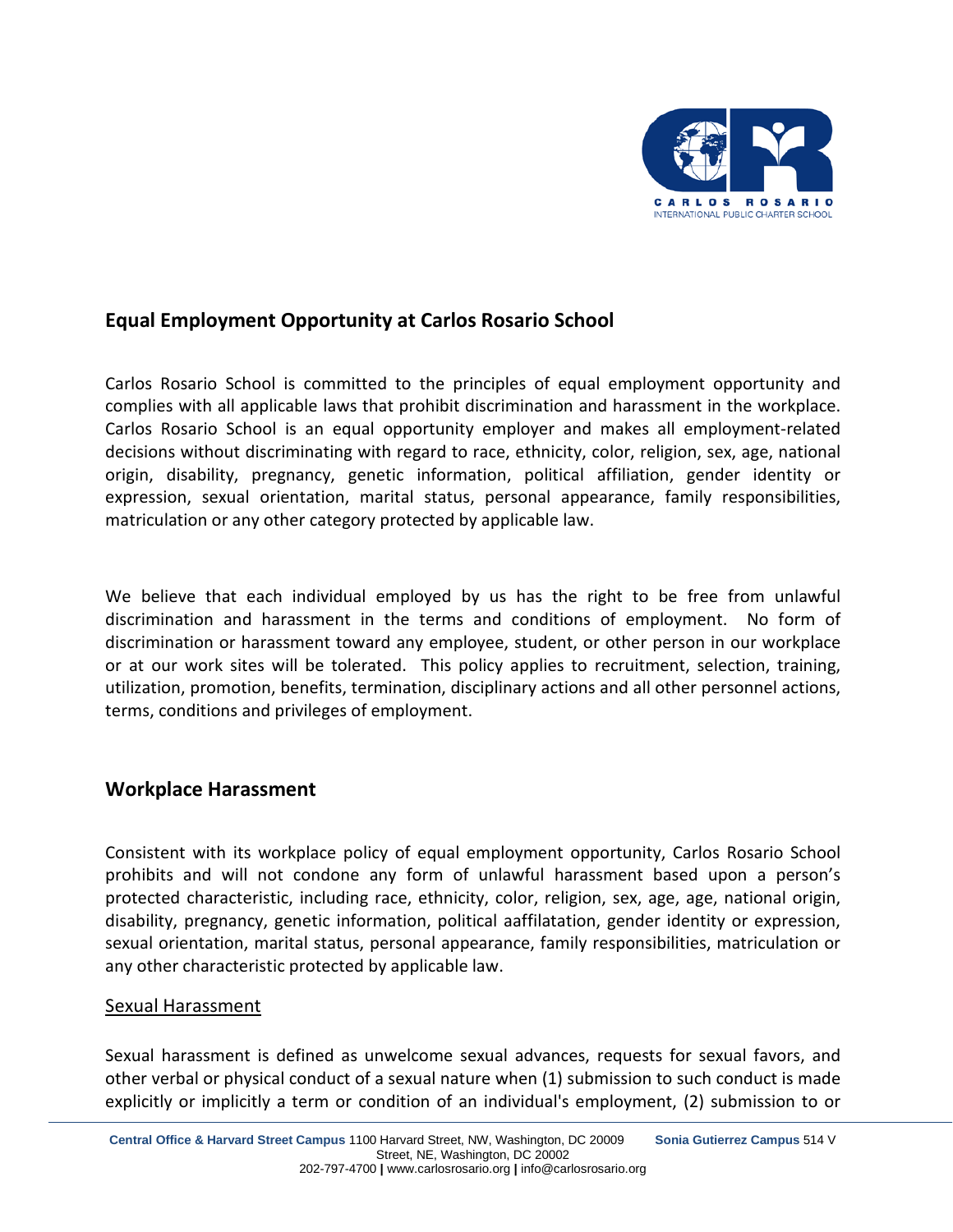rejection of such conduct by an individual is used as the basis for employment decision(s) affecting the individual, or (3) the conduct has the purpose or effect of unreasonably interfering with an individual's work performance or creates an intimidating, hostile, or offensive environment for the employee. Examples of conduct that may constitute sexual harassment may include:

(1) sexual-oriented verbal kidding, teasing, or jokes; (2) unwelcome sexual flirtations, advances, or propositions; (3) verbal abuse of a sexual nature; (4) graphic or verbal commentaries about an individual's body; (5) display or distribution of sexually suggestive material; (6) subtle pressure for sexual activity; or (7) inappropriate physical conduct.

### Other Unlawful Harassment

Harassment is generally defined as unwelcome verbal or non-verbal conduct based on a person's protected characteristic (including but not limited to race, ethnicity, color, religion, national origin, age, sexual orientation, pregnancy, marital status, genetic information or disability) that denigrates or shows hostility or aversion toward the person because of the protected characteristic and which affects the person's employment opportunities or benefits, has the purpose or effect of unreasonably interfering with the person's employment opportunities or benefits, or has the purpose or effect of creating an intimidating, hostile or offensive work environment. Harassing conduct may include, for example, epithets, slurs or negative stereotyping; verbal abuse; threatening, intimidating or hostile acts; denigrating jokes; display or distribution of written or graphic material that denigrates or shows hostility or aversion toward an individual or group.

### Scope of the Policy

This policy prohibiting unlawful harassment, whether sexual or of another nature, is not limited to relationships between and among employees and prospective employees but also extends to interaction with students, vendors or others in the workplace. No employee should suffer sexual or any other harassment based on a protected characteristic by any vendor, student, volunteer, visitor or other third party. It is also the responsibility of every employee to respect the rights of applicants, other employees, students, volunteers, vendors, and visitors to the School as required under the School's code of conduct.

## **Complaint Procedure**

Carlos Rosario School requires reporting of all incidents of discrimination or harassment, regardless of the identity of the offender. Complaints of harassment or discrimination in violation of this policy, must be reported immediately to the Head of HR or the CEO. Complaints under this policy against the CEO will be investigated with the oversight of the Chair of the Board.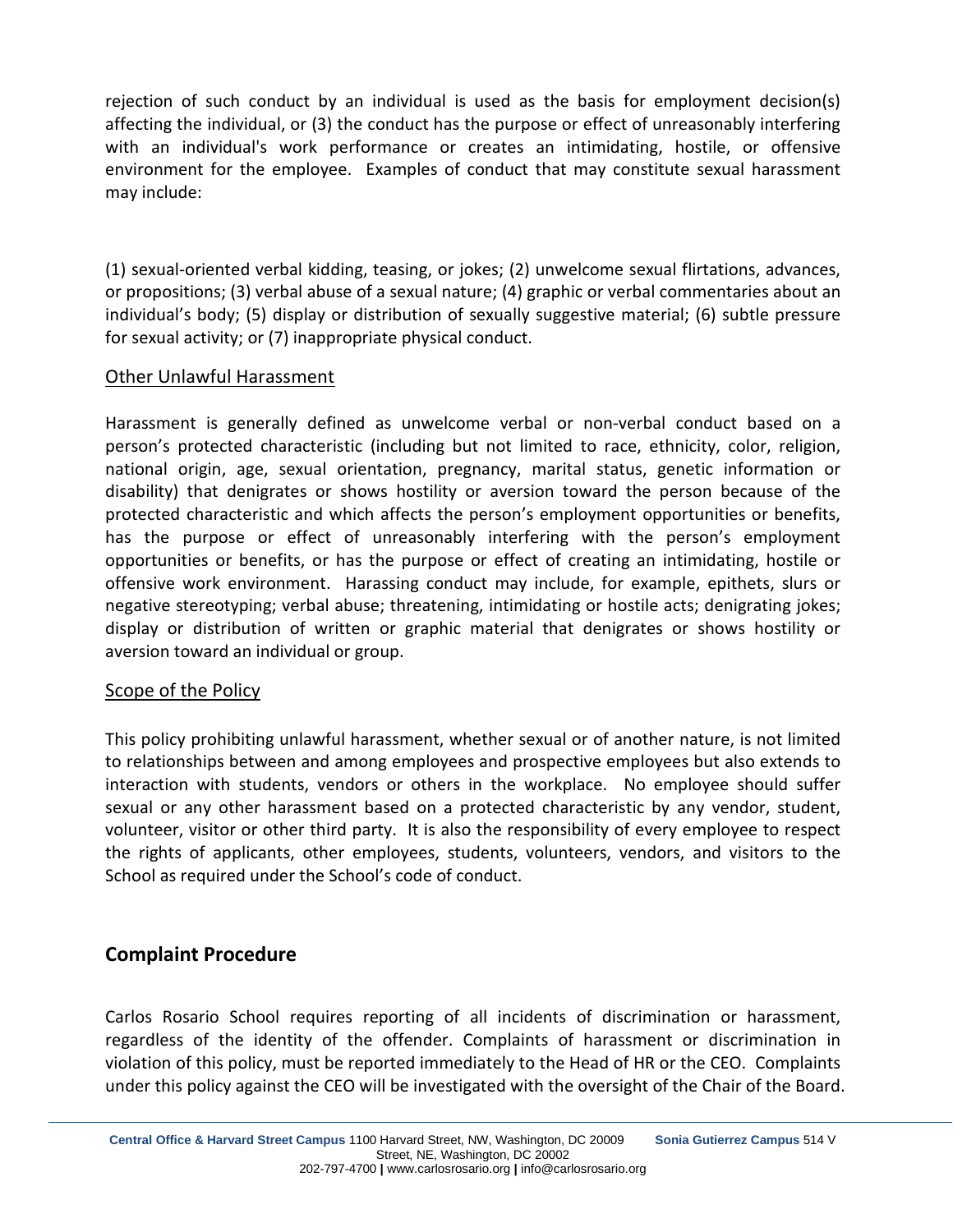The School will conduct a thorough and prompt investigation of any complaint, and maintain the investigation as confidential to the fullest extent feasible. The School will endeavour to complete the investigation within 30 days. Upon completion of the investigation, Carlos Rosario School will inform the complainant and take appropriate action up to and including termination, if necessary.

# **Title IX Complaints (Sex Discrimination or Sexual Harassment)**

For sex discrimination and sexual harassment complaints that are covered by Title IX only, the School follows the federal law Title IX of the Education Amendments of 1972. Anyone with inquiries about the School's Title IX policy or complaint procedure, or to make a complaint under Title IX, should contact the School's Lead Title IX Coordinator, whose contact information is:

#### Lead Title IX Coordinator

Kristine Dunne General Counsel Carlos Rosario International Public Charter School 1100 Harvard St, NW Washington, DC 20009 202-797-4720 (office) or 202-255-0251 (cell) [kdunne@carlosrosario.org](mailto:kdunne@carlosrosario.org) 

Please see the attached Title IX Policy for more information including the complaint investigation process followed under Title IX.

### **Non-Retaliation**

The School will not tolerate any form of retaliation against any employee for, in good faith, making a complaint or assisting in a complaint investigation. An employee who believes that they are being retaliated against in violation of this policy should inform immediately the Head of HR or CEO. Any employee found to have retaliated against any other employee for making a complaint or for assisting in an investigation will be subject to appropriate disciplinary action, up to and including termination.

Knowingly making false and malicious complaints of harassment or discrimination (as opposed to complaints that even if erroneous are made in good faith) may also lead to disciplinary action, up to and including termination.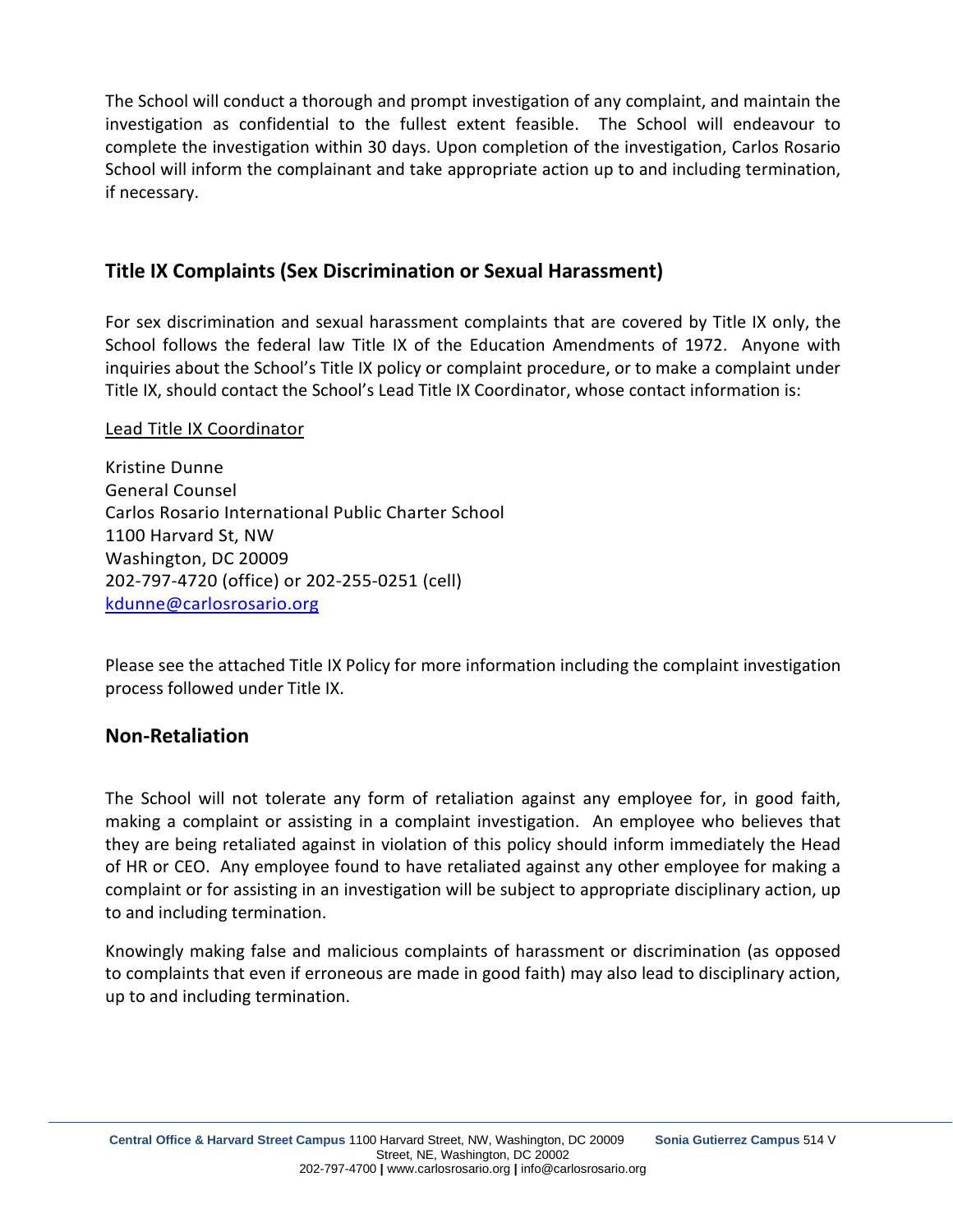## **Disability Accommodation Requests**

The School complies with all federal and state laws concerning the terms and conditions of employment of qualied individuals with disabilities. If you have a disability and wish to request an accommodation, please contact Human Resources. It is the School's policy to work with qualified individuals with a disability, through an interactive process, to try to provide a reasonable accommodation for the disability that does not pose an undue hardship for the School. So that we may best understand and respond to requests for accommodation, we may request medical documentation including information about the disability and the need for an accommodation.

## **Pregnancy and Childbirth-Related Accomodation Requests**

The School complies with federal and state laws protecting individuals who are pregrant or have pregnancy or childbirth-related conditions. Employees seeking a reasonable accommodation due to pregnancy, childbirth, a related medical condition, or breastfeeding should contact Human Resources.

The School provides to employees reasonable break time each time the employee needs to express breast milk for up to 1 year after the birth of the child. The School has space at each campus that is available for this purpose should the employee wish to use it. If employees have any difficulty scheduling use of the space provided, please let HR know. Please note that during these breaks, employees are relieved from all work duties. As with all other breaks during work, breaks for expressing milk are included in paid time if lasting up to 20 minutes, and unpaid time if lasting more than 20 minutes which would require non-exempt (hourly) employees to clock out.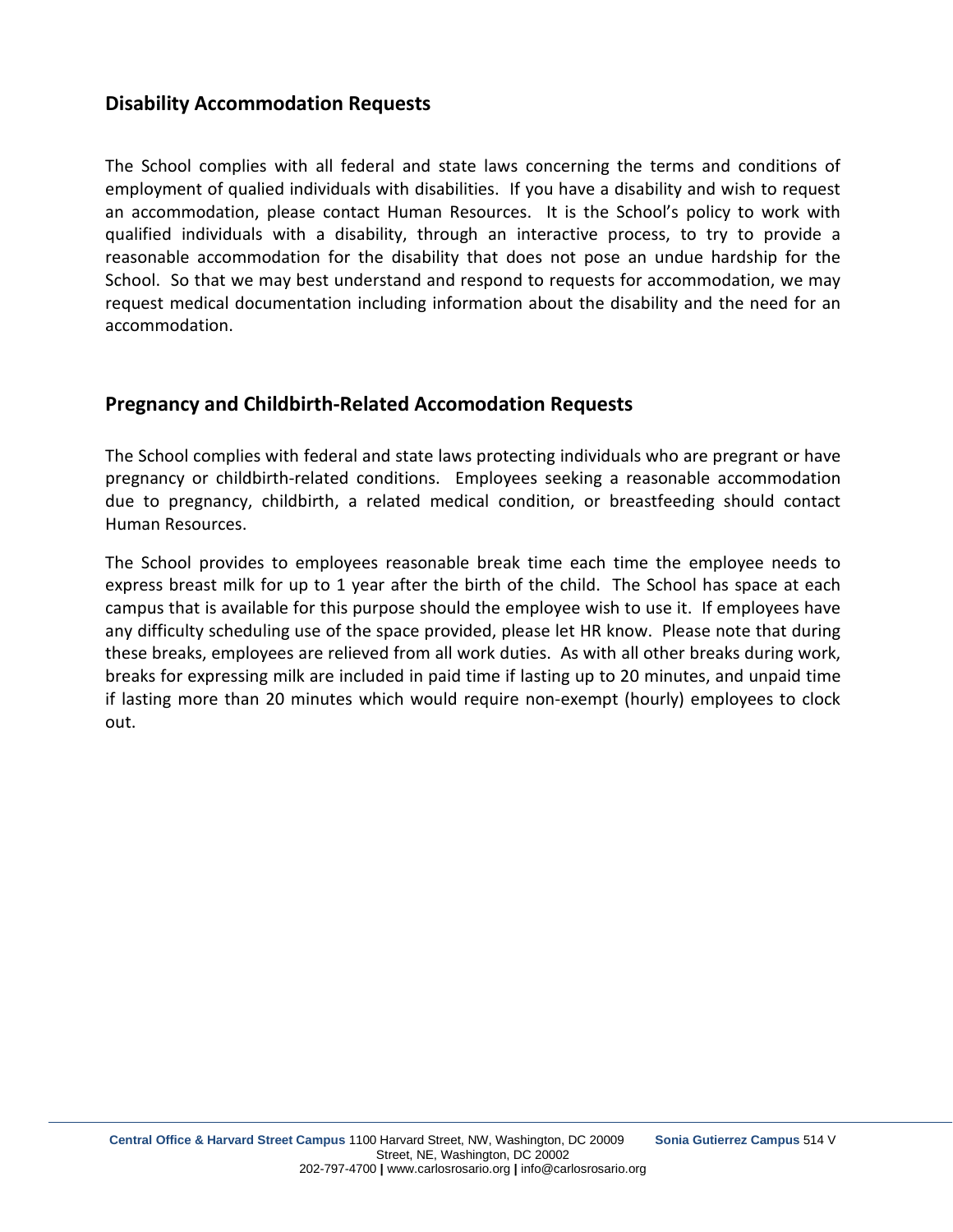# **Employee Sexual Harassment Policy under Title IX**

## **Sexual Harassment Prohibited**

Sexual harassment by students, employees, Board members, volunteers, or visitors is strictly prohibited. "Visitors" includes, but is not limited to, parents, family members, community members, vendors, and contractors. This policy governs all reports/complaints of sexual harassment that employees are involved in, whether allegations of employee-onemployee harassment, student-on-employee harassment or employee-on-student harassment.

Retaliation against any individual who reports sexual harassment, provides information about any such acts, witnesses any such acts, or who testifies, assists, participates or refuses to participate in an investigation, proceeding or hearing is also prohibited.

Administrators will make expectations clear to staff that sexual harassment will not be tolerated and will be the grounds for disciplinary action up to and including termination. In the event that anyone designated with Title IX responsibilities under this policy is the subject of a Title IX complaint, another person will be designated.

## **Title IX Coordinator**

The individual designated to coordinate the School's response to reports or complaints of sexual harassment and for overseeing the School's compliance with Title IX as it relates to staff is:

Kristine Dunne, General Counsel, Carlos Rosario International Public Charter School, 1100 Harvard St, NW, Washington, DC 20009, 202-797-4700 ext. 720, kdunne@carlosrosario.org

## **Definitions**

Complainant means an individual who is alleged to be the victim of conduct that could constitute sexual harassment.

Formal complaint means a document filed by a complainant or by the Title IX coordinator alleging sexual harassment against a respondent and requesting that the recipient investigate the allegation of sexual harassment.

Respondent means an individual who has been reported to be the perpetrator of conduct that could constitute sexual harassment.

Sexual harassment is defined as conduct on the basis of sex that satisfies one or more of the following:

- 1. An employee of the recipient conditioning the provision of an aid, benefit, or service of the recipient on an individual's participation in unwelcome sexual conduct;
- 2. Unwelcome conduct determined by a reasonable person to be so severe, pervasive, and objectively offensive that it effectively denies a person equal access to the school's education programs or activities; or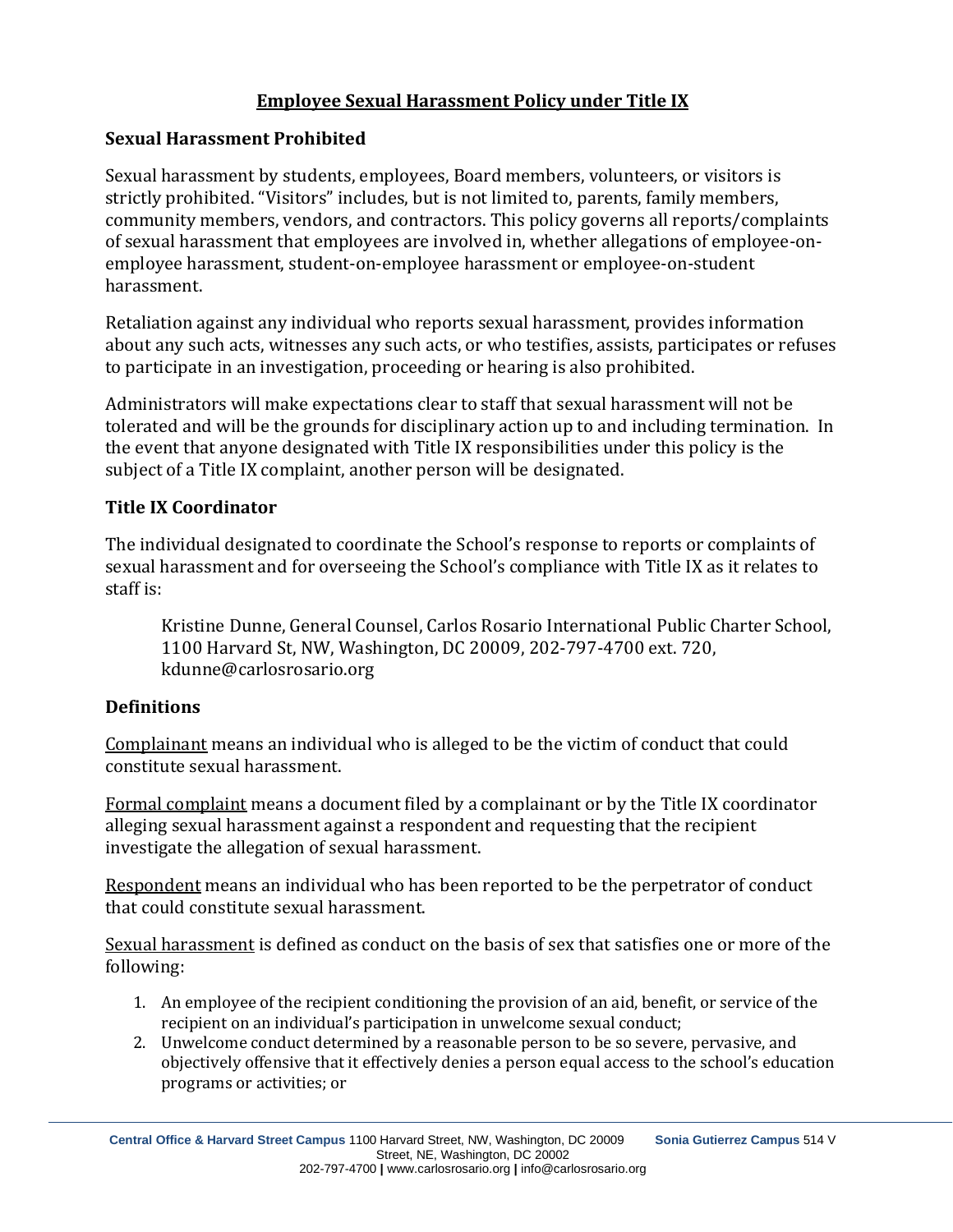3. "Sexual assault" as [de](#page-5-1)fined in 20 U.S.C. [1](#page-5-0)092(f)(6)(A)(v)<sup>1</sup>, "dating violence" a[s](#page-5-2) defined in 34 U.S.C. 12291(a)(10)<sup>2</sup>, "domestic violence" as defined in 34 U.S.C. 12291(a)(8)<sup>3</sup>, or "stalking" as defined in 34 U.S.C. 12291(a)(30)[4](#page-5-3).

Sexual assault is defined as an offense classified as a forcible or nonforcible sex offense under the uniform crime reporting system of the Federal Bureau of Investigation.

Dating violence is defined as violence committed by a person—

(A) who is or has been in a social relationship of a romantic or intimate nature with the victim; and

(B) where the existence of such a relationship shall be determined based on a consideration of the following factors:

(i) The length of the relationship.

(ii) The type of relationship.

(iii) The frequency of interaction between the persons involved in the relationship.

Retaliation is intimidation, threats, coercion, or discrimination, including charges against an individual for code of conduct violations that do not involve sex discrimination or sexual harassment, but arise out of the same facts or circumstances as a report or complaint of sex discrimination, or a report or formal complaint of sexual harassment, for the purpose of interfering with any right or privilege secured by Title IX.

Supportive measures means non-disciplinary, non-punitive individualized services offered as appropriate, as reasonably available, and without fee or charge to the complainant or the respondent before or after the filing of a formal complaint or where no formal complaint has been filed. Such measures are designed to restore or preserve equal access to the school's

(ii) The type of relationship.

(A) fear for his or her safety or the safety of others; or (B) suffer substantial emotional distress.

<span id="page-5-0"></span> $1$  An offense classified as a forcible or nonforcible sex offense under the uniform crime reporting system of the Federal Bureau of Investigation.

<span id="page-5-1"></span><sup>2</sup> Violence committed by a person—

<sup>(</sup>A) who is or has been in a social relationship of a romantic or intimate nature with the victim; and (B) where the existence of such a relationship shall be determined based on a consideration of the following factors:

<sup>(</sup>i) The length of the relationship.

<span id="page-5-2"></span><sup>(</sup>iii) The frequency of interaction between the persons involved in the relationship. <sup>3</sup> Includes felony or misdemeanor crimes of violence committed by a current or former spouse or intimate partner of the victim, by a person with whom the victim shares a child in common, by a person who is cohabitating with or has cohabitated with the victim as a spouse or intimate partner, by a person similarly situated to a spouse of the victim under the domestic or family violence laws of the jurisdiction receiving grant monies, or by any other person against an adult or youth victim who is protected from that person's acts under the domestic or family violence laws of the jurisdiction.

<span id="page-5-3"></span><sup>4</sup> Means engaging in a course of conduct directed at a specific person that would cause a reasonable person to—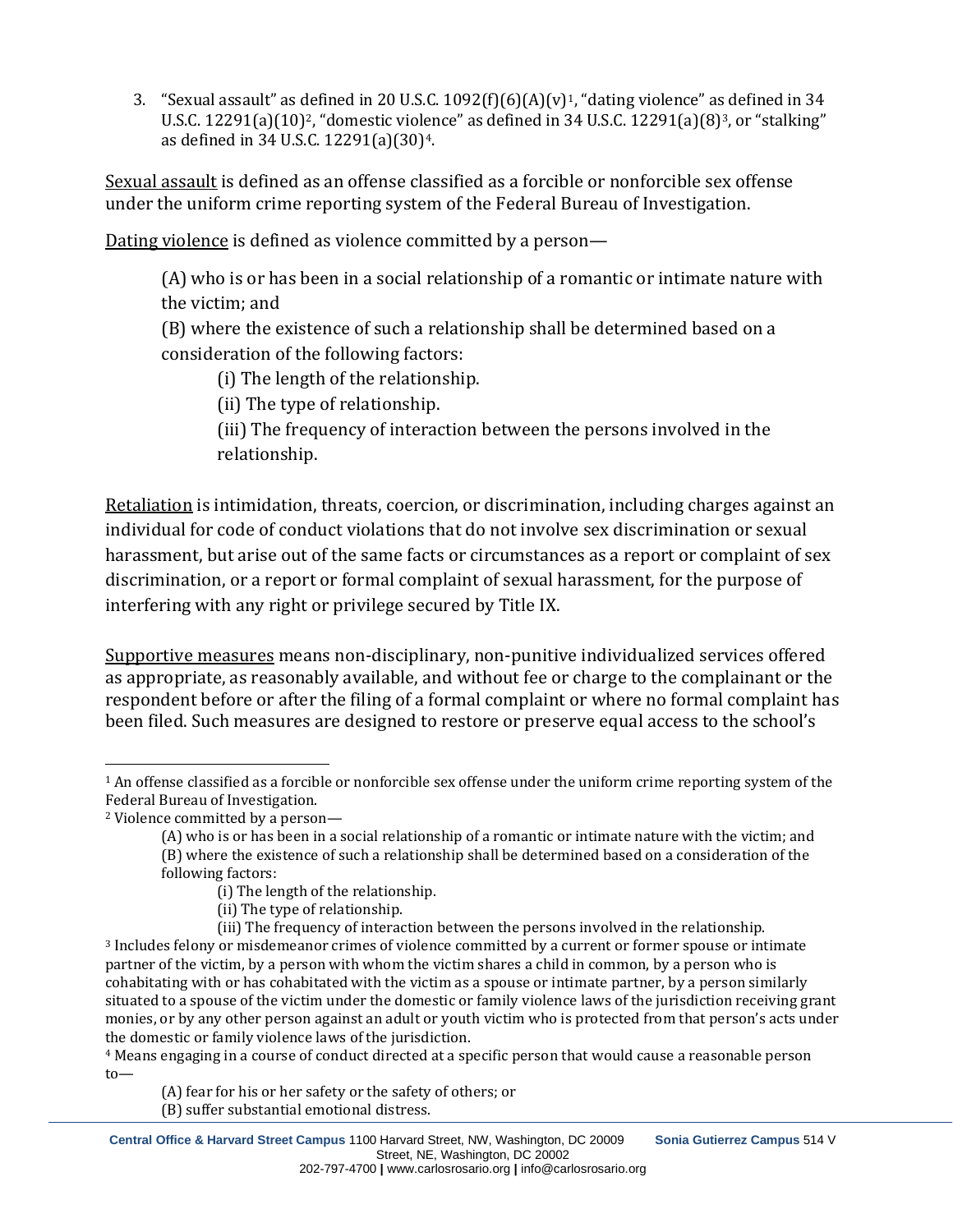education programs or activities without unreasonably burdening the other party, including measures designed to protect the safety of all parties or the recipient's educational environment, or deter sexual harassment. Supportive measures for employees may include, for example, training, counseling, extensions of deadlines, modifications of work schedules, mutual restrictions on contact between the parties, changes in work location, leaves of absence, increased security and monitoring of certain areas on campus, and other similar measures. Supportive measures for students may include, for example, counseling, extensions of deadlines or other course-related adjustments, modifications of work or class schedules, campus escort services, mutual restrictions on contact between the parties, changes in work locations, leaves of absence, increased security and monitoring of certain areas of the campus, and other similar measures.

# **Response to Reports**

Any individual may report sexual harassment, sexual assault or dating violence – reports do not have to be made by the victim. Such reports can be made in person, by mail, by telephone, or by email, using the contact information listed for the Title IX coordinator or by any other means that result in the Title IX coordinator receiving the report.

All staff members are required to report any sexual harassment, sexual assault, or dating violence they witness or are made aware of. Staff members should immediately record all such incidents in accordance with School procedures and notify the Title IX Coordinator or other administrator on duty.

Any employee who believes that they have been the target of sexual harassment or who is aware of such acts is strongly encouraged to promptly report the matter orally or in writing to the Title IX Coordinator Kristine Dunne (address: Carlos Rosario International Public Charter School, 1100 Harvard St, NW, Washington, DC 20009, phone: 202-797-4700 ext. 720, email: kdunne@carlosrosario.org). Also, any employee who is subject to retaliation in violation of this policy or who knows of another employee who has been subject to retaliation is urged to report it as soon as possible.

Anyone else who witnesses or becomes aware of sexual harassment, sexual assault or dating violence is also strongly urged to promptly notify the Title IX Coordinator.

When a report is made without a formal complaint, the Title IX Coordinator will:

- Promptly contact the complainant to discuss the availability of supportive measures;
- Consider the complainant's wishes with respect to supportive measures;
- Inform the complainant of the availability of supportive measures with or without the filing of a formal complaint;
- Explain to the complainant the process for filing a formal complaint.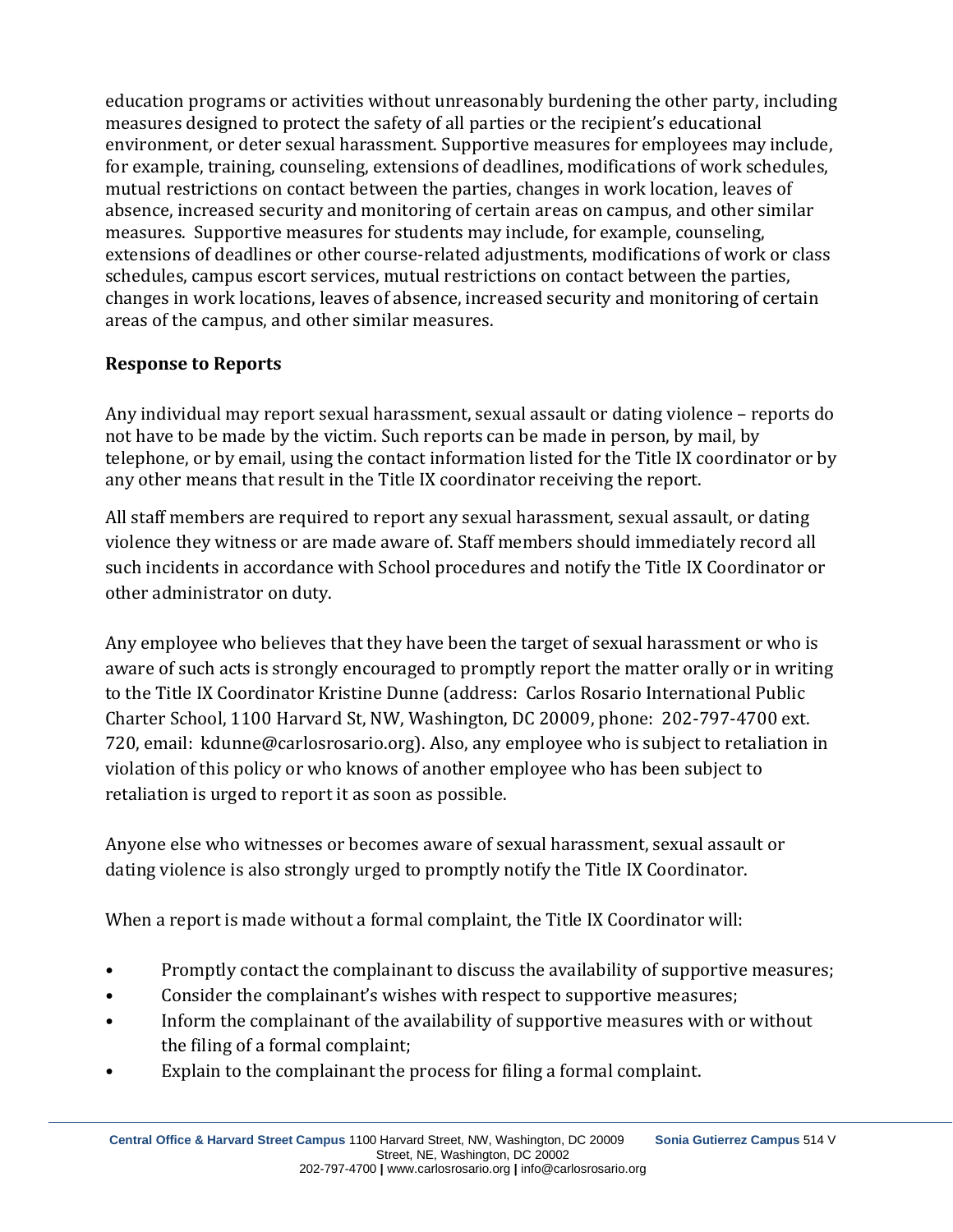If the complainant does not wish to proceed with a formal complaint, the complainant's wishes will be respected unless the Title IX Coordinator determines that initiating an investigation over the wishes of the complainant is not clearly unreasonable in light of the known circumstances.

The School will maintain as confidential any supportive measures provided to the complainant or respondent, to the extent that maintaining such confidentiality would not impair the School's ability to provide the supportive measures. Supportive measures provided on a case-by-case basis may include, but are not limited to, the following:

- o Developing a safety plan;
- o Providing counseling or other related supports;
- o Extension of deadlines or other appropriate work adjustments;
- o Schedule changes;
- o Leaves of absence;
- o Providing increased monitoring, supervision, or security at the locations or activities where the misconduct occurred;
- o Providing an escort to ensure that the reporting student feels safe throughout the School building;
- o Requiring mutual restrictions on contact between the parties;
- o Providing referrals to community-based services;
- o Providing training and education materials;
- o Distributing the School's policies on sexual misconduct; and
- o Conducting climate surveys regarding sexual misconduct.

### Supportive measures for students may include, but are not limited to, the following:

- o Developing a safety plan;
- o Providing counseling or other related supports;
- o Extension of deadlines or other course-related adjustments;
- o Class/schedule changes;
- o Leaves of absence;
- $\circ$  Allowing the complainant to withdraw from a class without penalty;
- o Providing increased monitoring, supervision, or security at the locations or activities where the misconduct occurred;
- o Providing an escort to ensure that the reporting student feels safe throughout the School building;
- o Requiring mutual restrictions on contact between the parties;
- o Providing academic support, such as tutoring, for the reporting student;
- o Providing referrals to community-based services;
- o Providing training and education materials for students and employees;
- o Distributing the School's policies on sexual misconduct; and
- o Conducting climate surveys regarding sexual misconduct.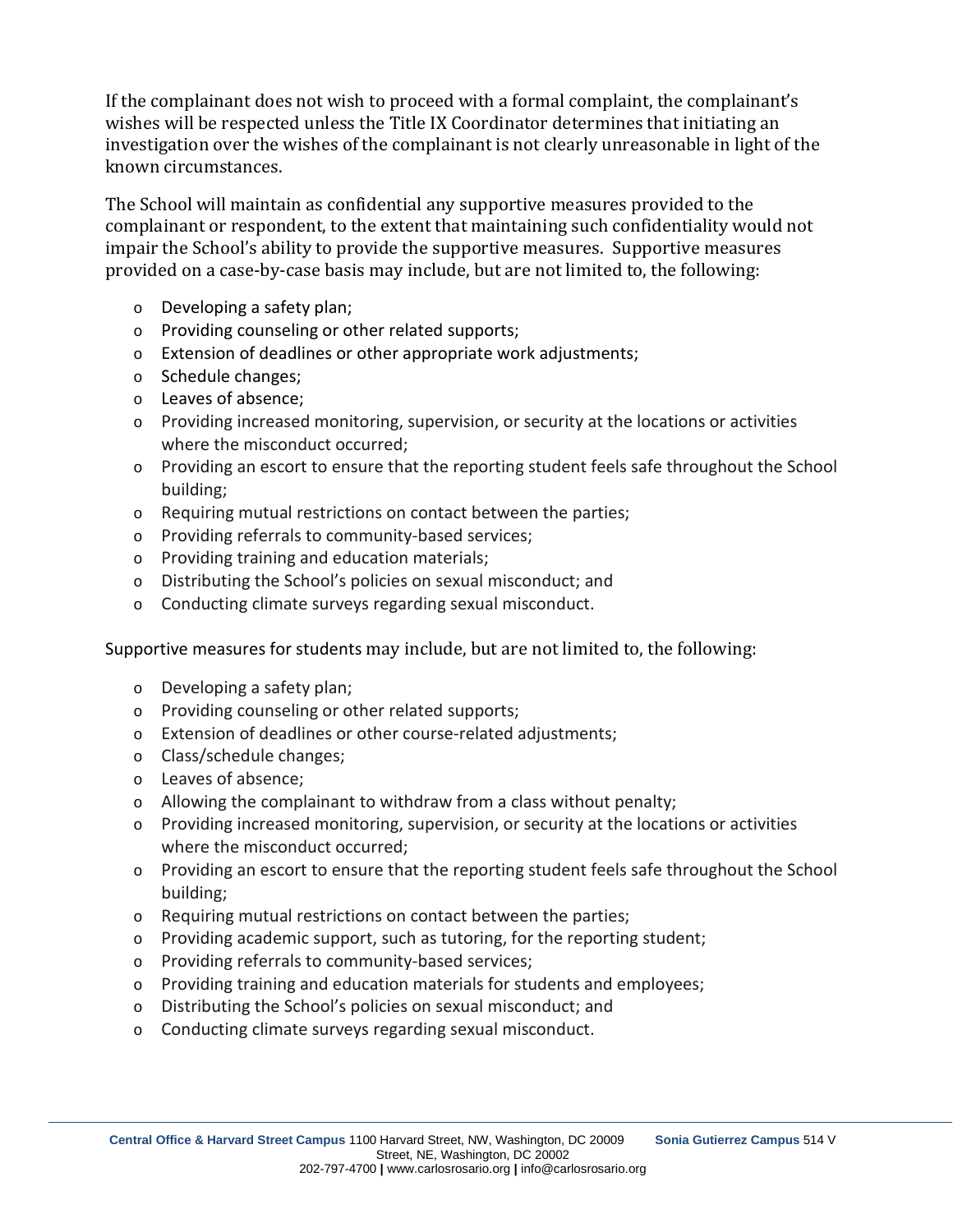The School may not impose disciplinary sanctions (or other sanctions that are not "supportive measures") against the respondent without conducting a formal investigation. However, the School may remove a respondent on an emergency basis if:

- It undertakes an individualized safety and risk analysis;
- Determines that an immediate threat to the physical health or safety of any individual arising from the allegations of sexual harassment justifies removal; and
- Provides the respondent with notice and an opportunity to challenge the decision immediately following the removal.

A formal complaint may be filed by the complainant or the Title IX coordinator if they determine that a formal investigation is needed.

# **Informal Resolution Processes**

The Title IX Coordinator may offer and facilitate informal resolution, such as mediation, so long as both parties give voluntary, informed, written consent to attempt informal resolution. The School will not require participation in informal resolution as a condition of enrollment. The School will not condition informal resolution on the waiver of the right to a formal investigation and adjudication of formal complaints of sexual harassment. The School will not require the parties to participate in an informal resolution process and will not offer an informal resolution process unless a formal complaint is filed. At any time prior to agreeing to a resolution, any party has the right to withdraw from the informal resolution process and resume the investigation process with respect to the formal complaint.

# **Training**

Title IX personnel involved in the informal resolution process and/or reporting and investigation processes will receive training on the following:

- The definition of sexual harassment;
- The scope of the School's education program or activity;
- How to conduct an investigation and grievance process including hearings, appeals, and informal resolution processes that protects the safety of complainants and promotes accountability;
- How to serve impartially, including by avoiding prejudgment of the facts at issue, conflicts of interest, and bias; and
- Issues of relevance, including when questions and evidence about the complainant's sexual predisposition or prior sexual behavior are not relevant.

# **Investigations of Formal Complaints**

The School will promptly investigate any formal complaints received. Respondents will be presumed to be not responsible for the alleged conduct until a determination regarding responsibility is made at the conclusion of the investigation process.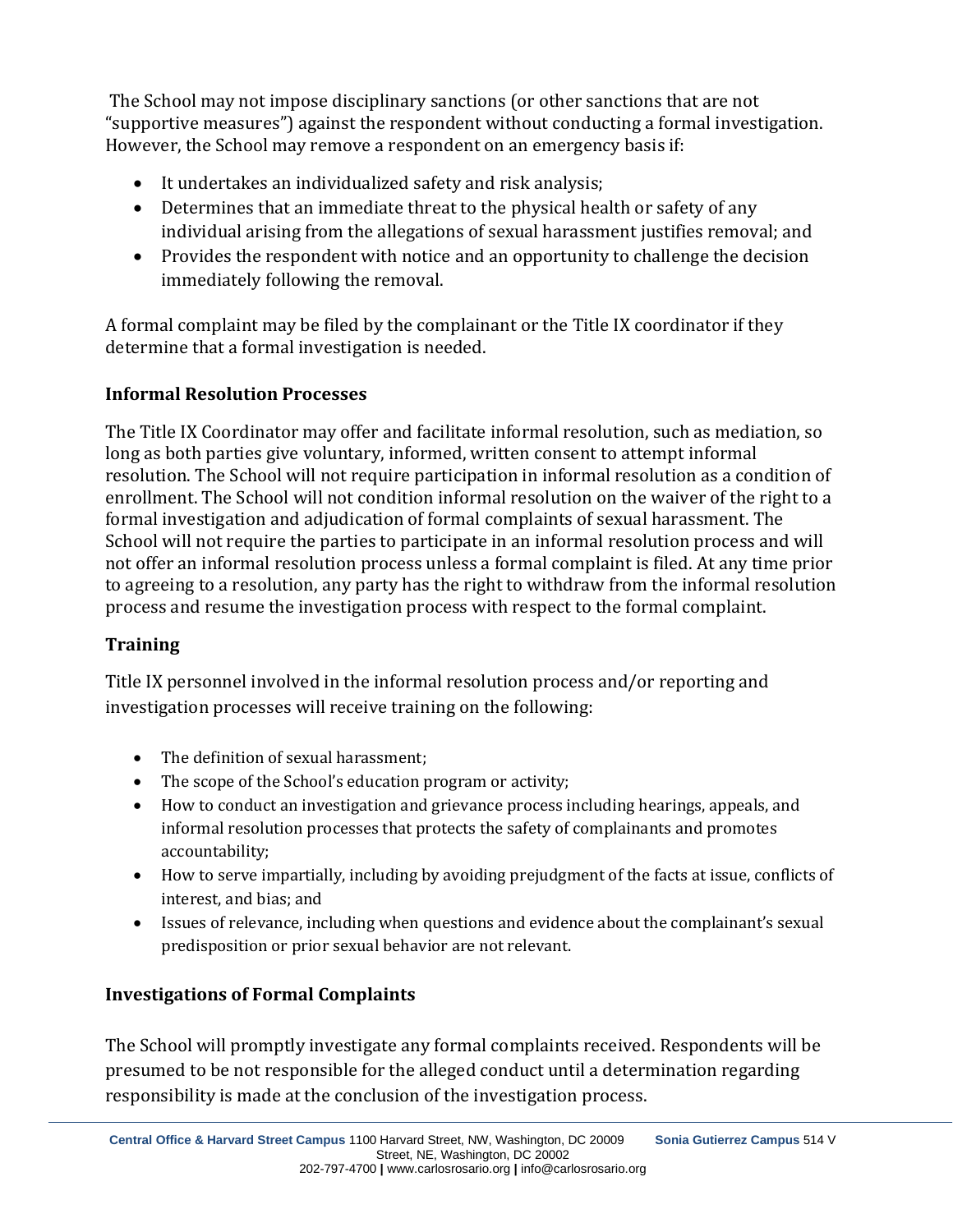Once an investigation is concluded, further steps will be taken as needed to interrupt or stop each specific act of sexual harassment, prevent its recurrence, and address its effects, regardless of whether the incident is the subject of a criminal investigation.

Formal complaints against employees or third parties will be investigated by Chief Human Resources Officer Cecilia Hoyer or designee. When the complainant or witnesses are students the investigation will be conducted with the assistance of the School Vice Principal (Harvard Street Campus Vice Principal or Sonia Gutierrez Campus Vice Principal Aracelly Watts) or designee. Once the investigation is complete, a decision will be rendered based on all of the evidence available. The decision-maker will be HollyAnn Freso-Moore or designee.

Formal complaints against students will be investigated by the School Vice Principal (Harvard Street Campus Vice Principal or Sonia Gutierrez Campus Vice Principal Aracelly Watts) or designee with the assistance of the Chief Human Resources Officer Cecilia Hoyer or designee. Once the investigation is complete, a decision will be rendered based on all of the evidence available. The decision-maker will be the School Principal (Harvard Street Campus Principal HollyAnn Freso-Moore or Sonia Gutierrez Campus Interim Principal Alice-Ann Beachy) or designee.

## Information for Complainants

Within two (2) business days of receipt of a formal complaint, the Title IX Coordinator will provide information to the complainant about:

- The investigation process and informal resolution process including a statement that the respondent is presumed not responsible for the alleged conduct and that a determination regarding responsibility is made at the conclusion of investigation process;
- The allegations including sufficient details known at the time including the identities of the parties involved in the incident, the conduct allegedly constituting sexual harassment, sexual assault and/or dating violence, and the date and location of the alleged incident, if known;
- The complainant's right to have an advisor of his/her choice who may be, but is not required to be, an attorney;
- The right to inspect and review evidence;
- The prohibition against knowingly making false statements or knowingly submitting false information during the investigation process; and

## Information for Respondents

Within two (2) business days of receipt of a formal complaint, the Title IX Coordinator will provide information to the respondent about: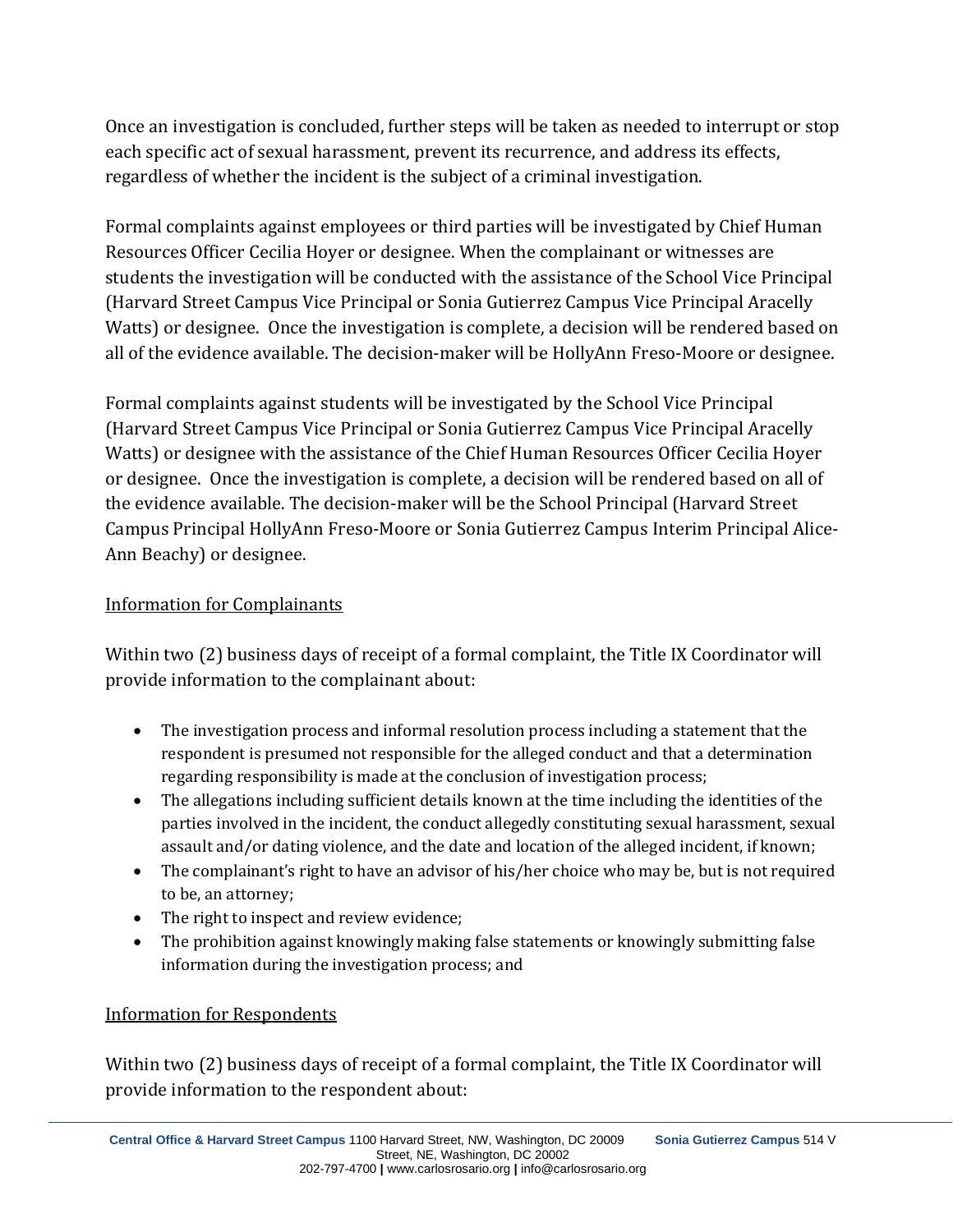- The investigation process and informal resolution process including a statement that the respondent is presumed not responsible for the alleged conduct and that a determination regarding responsibility is made at the conclusion of investigation process;
- The allegations including sufficient details known at the time including the identities of the parties involved in the incident, the conduct allegedly constituting sexual harassment, sexual assault and/or dating violence, and the date and location of the alleged incident, if known;
- The respondent's right to have an advisor of his/her choice who may be, but is not required to be, an attorney;
- The right to inspect and review evidence; and
- The prohibition against knowingly making false statements or knowingly submitting false information during the investigation process.

# **Investigation**

Complaints of sexual harassment covered by this Title IX Policy will be investigated in an adequate, reliable and impartial manner. (All other sexual harassment concerns will be addressed through the School's Complaint Procedure for Discrimination or Harassment.) The School will make every effort to complete the investigation within thirty (30) days of receipt of a formal complaint. Extensions of this timeline will be permitted for good cause. If such an extension is exercised, the investigator will notify each party in writing of the reason for the extension. At the conclusion of the investigation period, the investigator will prepare an investigative report to share with the parties and decision-maker as outlined below.

The School will make every effort to protect confidentiality during the course of the investigation. The individual responsible for conducting the investigation will be responsible for making determinations about confidentiality.

Each investigation will include an objective evaluation of all relevant evidence, including both inculpatory and exculpatory evidence. Credibility determinations will not be based on a person's status as a complainant, respondent, or witness. The School will bear the burden of gathering evidence to reach a determination regarding responsibility for the alleged conduct. This investigation will include, as necessary, interviewing witnesses, obtaining documents, and allowing the complainant and respondent to present any inculpatory and exculpatory evidence including witnesses.

The complainant and respondent will have the same opportunity to have others share information on their behalf during any investigative proceeding and to be supported during any proceeding by an advisor of their choice who may be, but is not required to be, an attorney. The parties will be provided written notice if they are invited to participate in any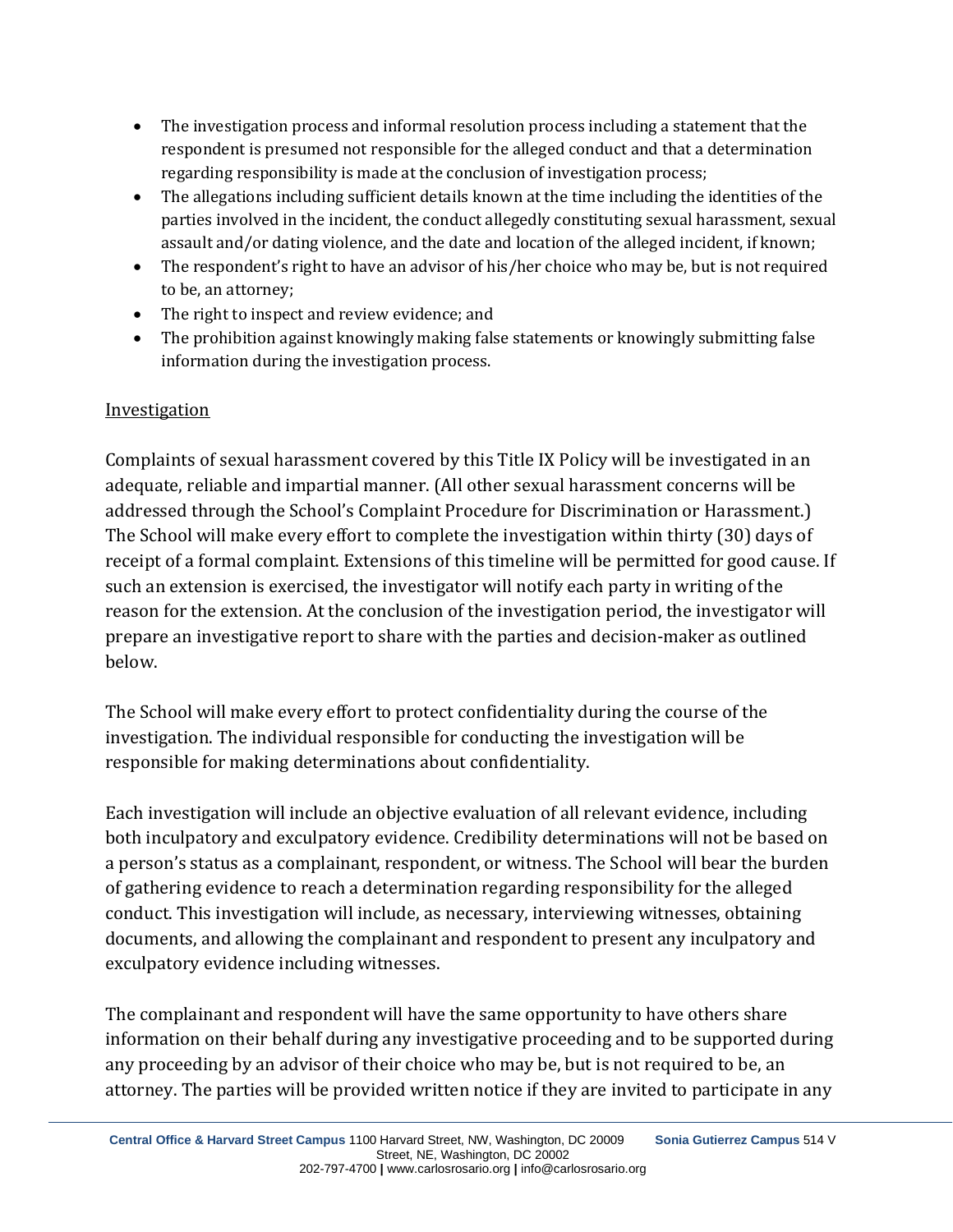investigative proceeding in person. The notice will include the date, time, location, participants, and purpose of any such proceeding, with sufficient time for the party to prepare to participate.

Each party will have the same opportunity to inspect and review any evidence obtained as part of the investigation that is directly related to the allegations raised so that each party can meaningfully respond to the evidence prior to conclusion of the investigation. Subject to the parties' agreeing to follow nondisclosure requirements, the evidence will be sent to each party in electronic format or hard copy at least 10 days prior to the completion of an investigative report so that the parties have an opportunity to submit a written response.

Upon its completion, the investigator will send to each party and the decision-maker an investigative report that fairly summarizes relevant evidence. The parties will be given at least ten (10) days to respond to the investigative report as outlined below.

# Decision Making

At least ten (10) days prior to a decision being rendered, each party will have an opportunity to submit a written response to the investigative report which may include written, relevant questions that a party wants asked of any other party or witness. The decision maker will gather responses to those questions and provide those responses in writing to each party. The parties will have three (3) additional days to submit additional, limited follow-up questions. The decision-maker will make determinations about what questions are relevant. Questions and evidence about the complainant's sexual predisposition or prior sexual behavior are not relevant, unless such questions and evidence about the complainant's prior sexual behavior are offered to prove that someone other than the respondent committed the conduct alleged by the complainant, or if the questions and evidence concern specific incidents of the complainant's prior sexual behavior with respect to the respondent and are offered to prove consent.

The decision-maker will review all evidence gathered through the investigative report and responses from each party and will make a determination as to responsibility for the alleged conduct. The decision-maker will use a preponderance of the evidence standard (i.e., preponderance evidence establishes that the allegation is more likely than not to have occurred) to determine responsibility. Once a determination is made, a written decision will be issued to both parties and will include the following:

- Summary of the allegations;
- Summary of the course and outcome of the investigation including any notifications to the parties, interviews with parties and witnesses, and other methods used to gather evidence;
- Findings of fact supporting the determination;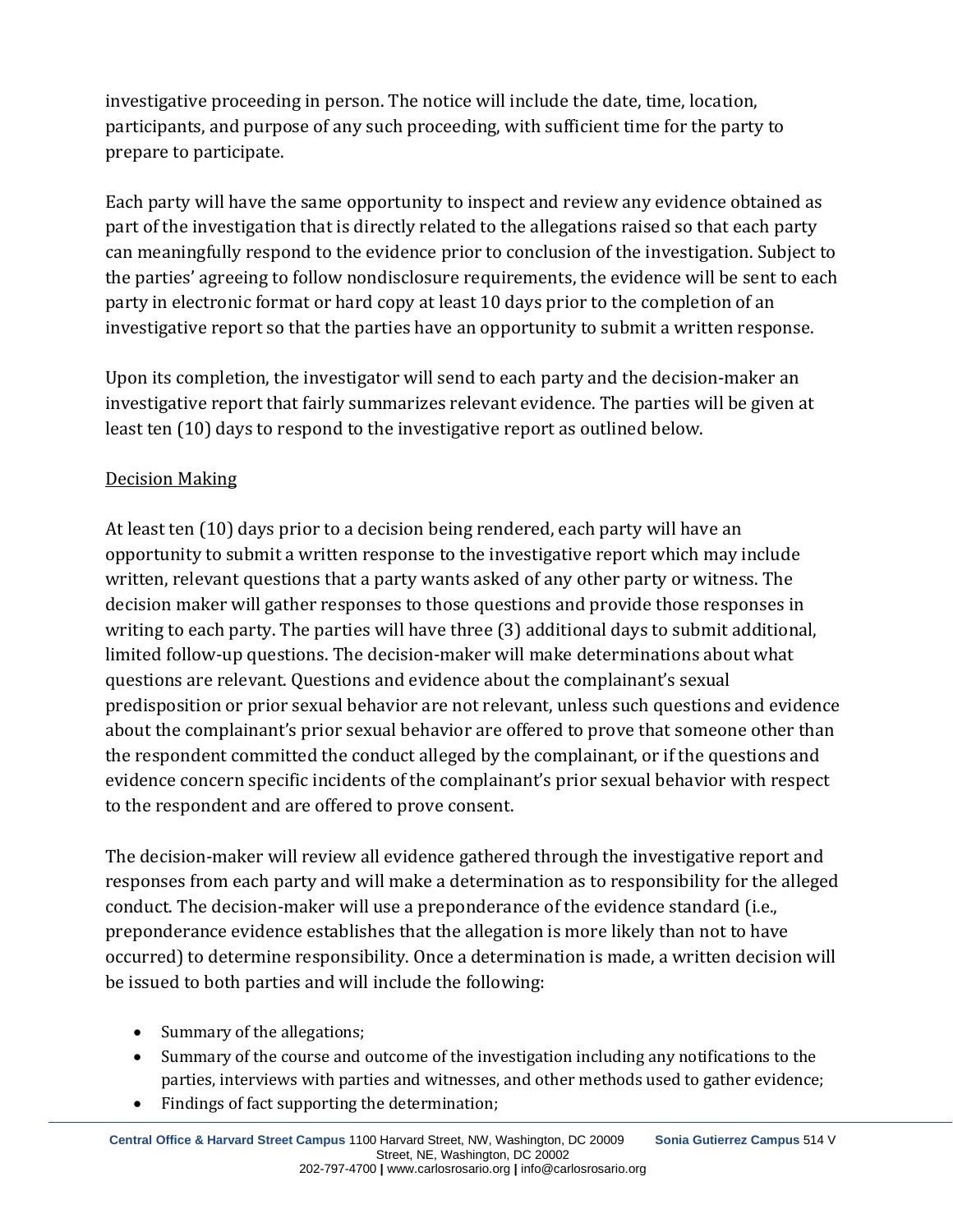- Conclusions regarding the application of the policy and employee code of conduct to the facts;
- A statement of, and rationale for, the result as to each allegation, including a determination regarding responsibility, any disciplinary sanctions to be imposed on the respondent, and what other supportive measures will be made available to the complainant;
- Information about the procedures for appeal.

# Appeals

Any party who not satisfied with the outcome of the investigation may appeal in writing to the CEO Allison R. Kokkoros or designee. Appeals must be made within 30 days of the conclusion of the initial investigation. When an appeal is made, both parties will be notified of the appeal and will be given an opportunity to respond. The decision-maker for the appeal will not be the same decision-maker that reached the determination regarding responsibility, the investigator or the Title IX Coordinator.

The secondary investigation shall be completed within 30 days of receipt of an appeal, unless: (1) circumstances require additional time to complete a thorough investigation; (2) the higher-level authority sets forth those circumstances in writing; (3) the additional time is not to exceed 15 days. Upon completion of the appeal, the complainant and respondent will be notified in writing of the outcome of the appeal and the rationale for the result, any change to the result of the initial investigation and when such results become final.

# **Possible Responses When it is Determined that Sexual Harassment, Sexual Assault or Dating Violence Occurred**

Remedies after an investigation concludes may include but are not limited to the following:

- $\circ$  Disciplinary responses consistent with the code of conduct and other applicable policies
- o Restriction on involvement in School programs and activities
- o Restrictions on movement in the building
- o Training or educational materials for respondent
- o Counseling or other support services for the respondent Safety plan/no contact requirements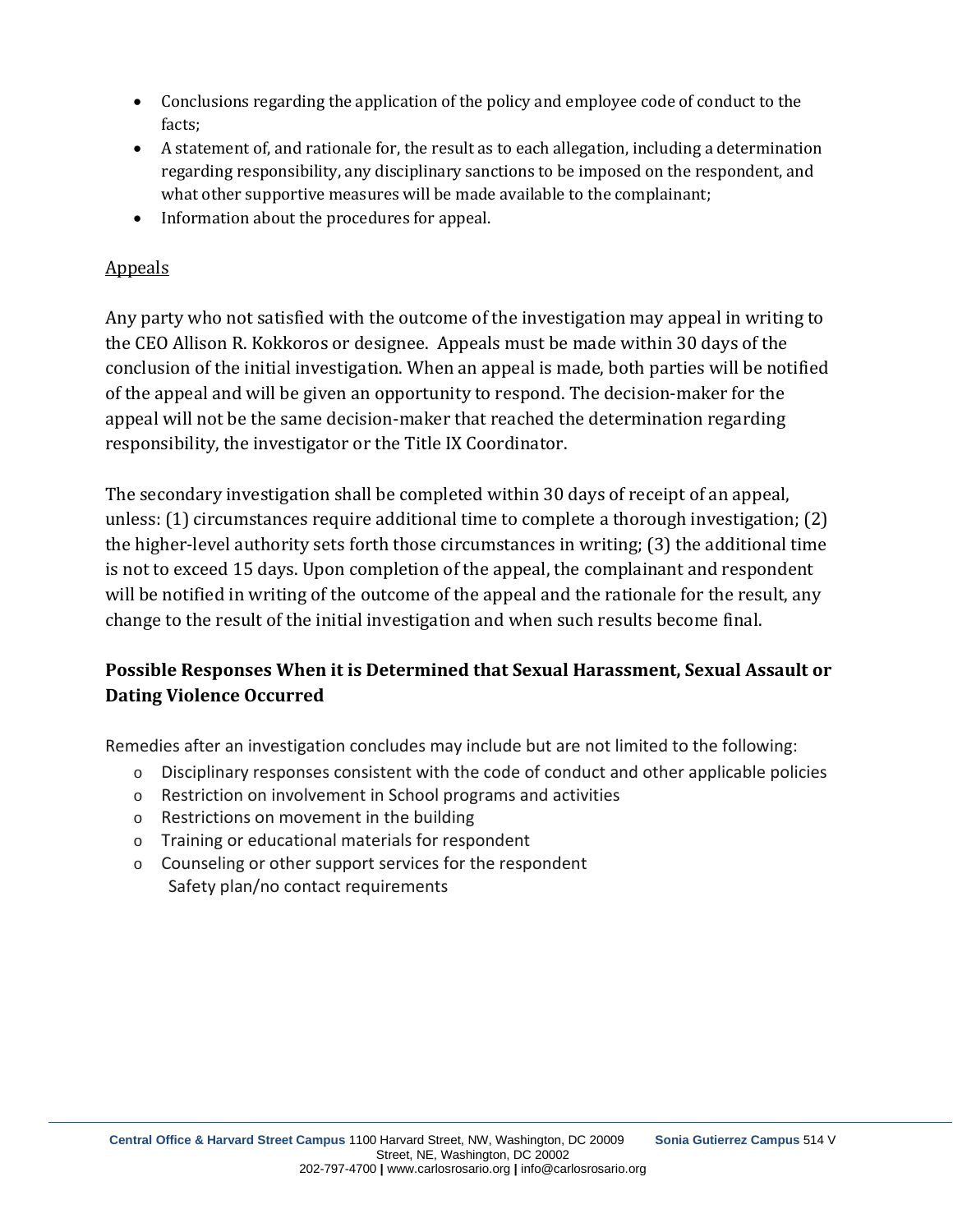# **Drug-free Workplace**

Carlos Rosario School has a longstanding commitment to provide a safe and productive work environment free from alcohol and drug abuse. Employees should report to work fit for duty and free of any adverse effects of illegal drugs or alcohol. The School complies with the federal Drug-free Workplace Act of 1988.

#### Substance Abuse Awareness

Alcohol and drug use can pose a threat to the health and safety of employees and may negatively impact work performance. Moreover, local and federal laws prohibit the unlawful use, manufacture, possession, control, sale, dispensation, or distribution of any illegal narcotic or dangerous drug ("controlled substance").

#### Prohibitions

Carlos Rosario School prohibits the unlawful use, possession, control, manufacture, sale, dispensation, or distribution of illegal drugs and/or alcohol on School premises. Note that the School does not permit marijuana for any purpose on campus. Employees who qualify under local law to use marijuana may not possess, store, use or share marijuana in the workplace or during School sponsored events. Carlos Rosario School also prohibits employees from working under the influence of illegal drugs or unlawful use of drugs and/or alcohol.

#### Employee Notification Requirements

As required by the federal Drug-free Workplace Act, as a condition of employment, all employees shall abide by this policy and notify the School's Head of Human Resources of any criminal drug statute conviction for a violation occurring in the workplace no later than 5 days after the conviction. Failure to comply with these conditions will be grounds for disciplinary action up to and including termination.

#### Disciplinary Action

Employees may be subject to discipline up to and including termination in the event of:

- work performance impaired as a result of use or abuse of drugs or alcohol (either on or off campus);
- illegal use or abuse of drugs or alcohol on campus or on School business;
- conviction of violating a criminal drug statute in the workplace; or
- violation of any provision of this drugfree workplace policy.

The School cooperates fully with law enforcement. Violations of this policy which are also violations of federal or local law must be referred to the appropriate law enforcement agencies. In addition, the Drug-free Workplace Act requires the School notify grant or contracting agencies of an employee's criminal drug statute conviction for a violation that occures in the workplace.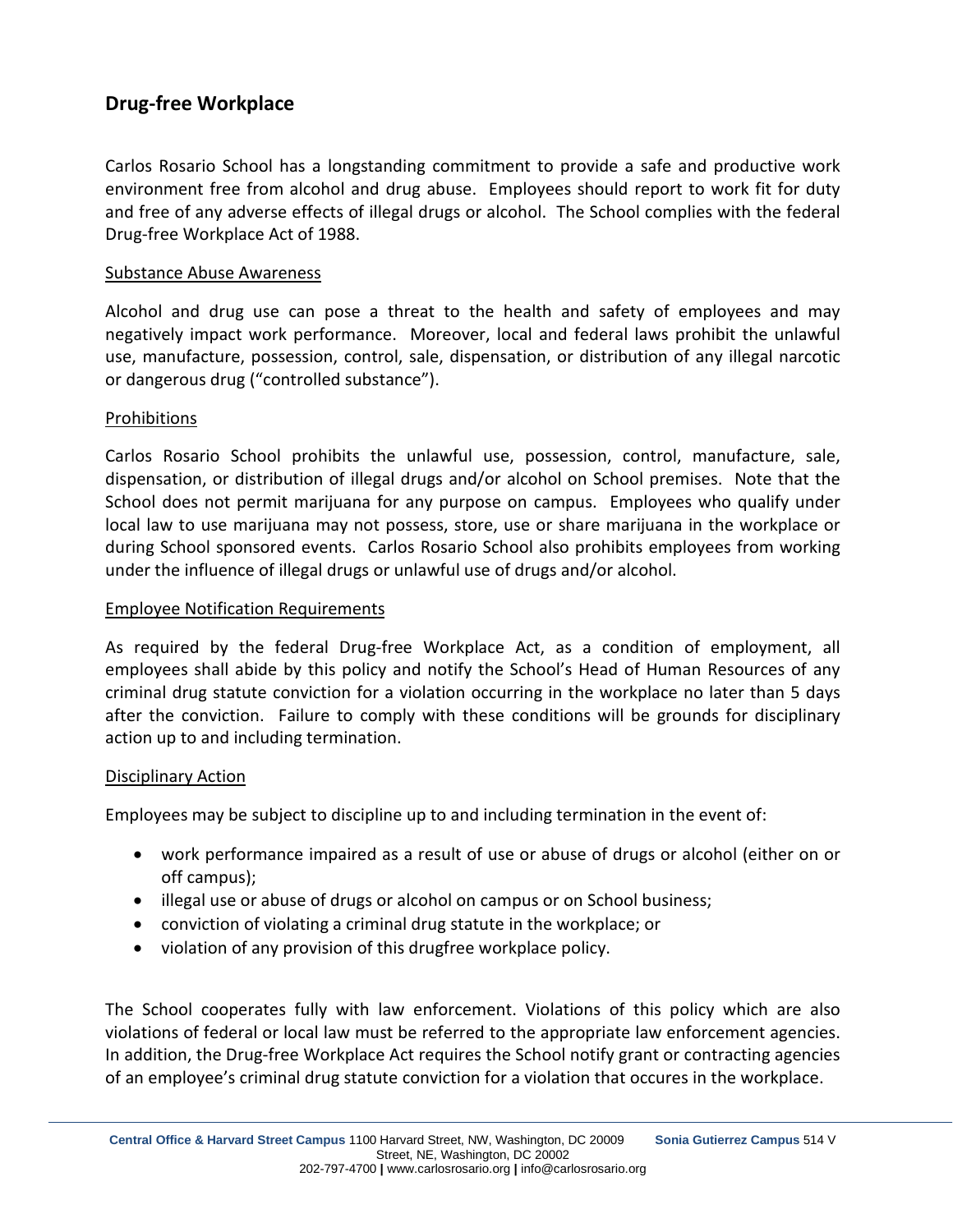Employees should direct any questions or report any violations of this policy immediately to the Head of Human Resources.

#### Employee Assistance

Employees who are struggling with alcohol or drugs are strongly encouraged to seek assistance. The School's Employee Assistance Program (EAP) is available free of charge to employees and their families on a confidential basis, 24 hours a day, 7 days a week. Employees who have a concern about drug or alcohol abuse are strongly encouraged to contact the EAP for assistance in finding resources to help with the problem. Employees may contact Human Resources for additional resources.

## **Open Door Policy**

Carlos Rosario maintains an open door policy. We encourage all employees to bring any suggestions or concerns they have to their supervisor or some other member of management for a frank discussion of the issues raised, so Carlos Rosario School can determine if anything can be done in its judgment to address the suggestion or concern. In addition, the School has other employee complaint resolution processes, such as for discrimination and whistleblower complaints, which are addressed in other policies.

## **Whistleblower Policy**

Carlos Rosario School is committed to promoting compliance with the laws, rules and regulations that govern its operations and encourages all of its employees to report unlawful conduct. Below are the procedures by which an employee may report complaints or concerns about any fraudulent, illegal or unethical conduct within the School.

### What the Policy Covers

This Whistleblower Policy applies to serious concerns relating primarily to unethical, fraudulent, or illegal business conduct. This Policy is not intended to address every concern that may arise in the workplace. Employees should be aware that the School has other policies and procedures and available channels of communication for reporting certain concerns that may not be covered by this Whistleblower Policy and/or that may have more appropriate mechanisms for addressing such concerns, including the School's discrimination and harassment policies.

#### Responsibility of All Employees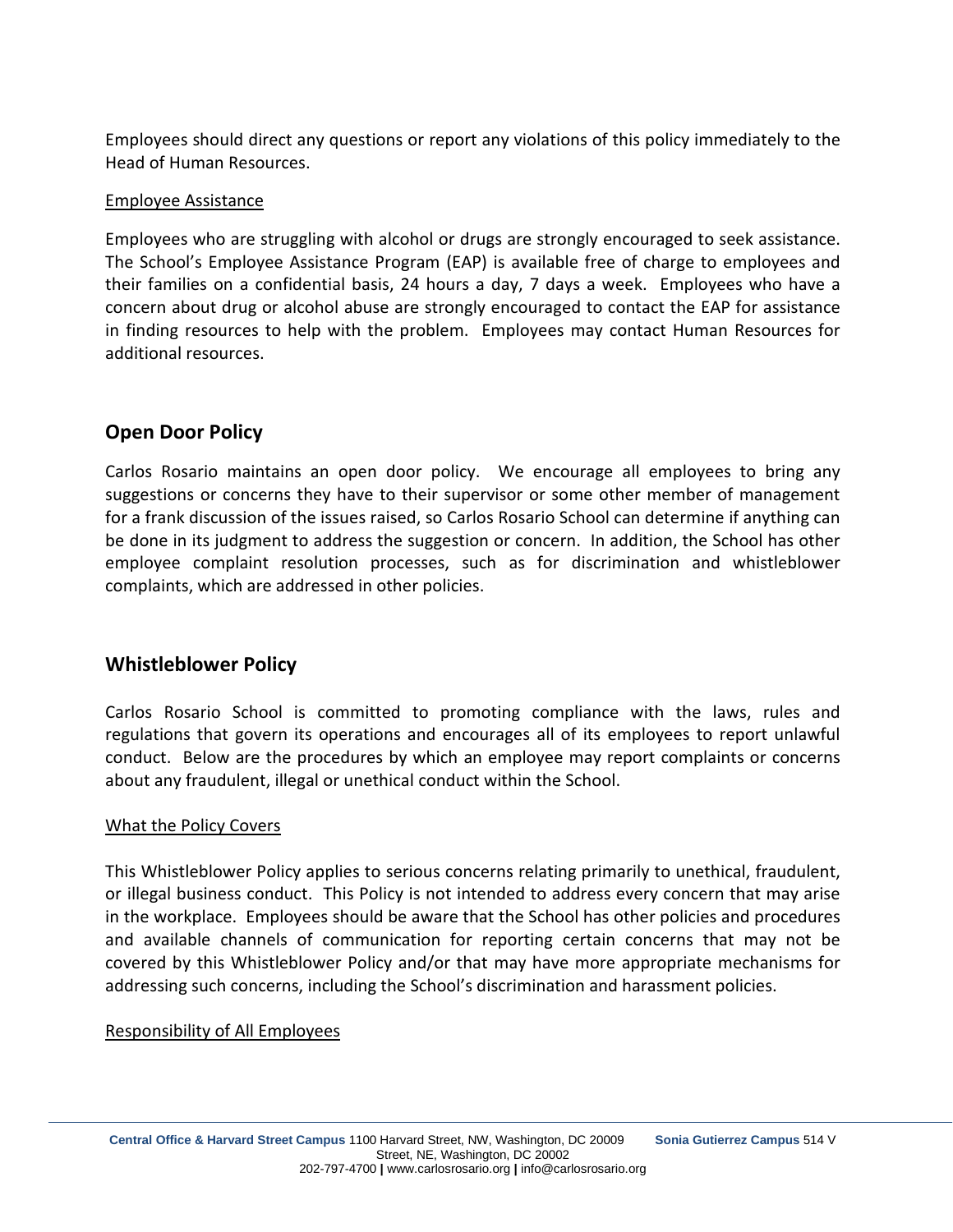It is the responsibility of all employees to uphold the conduct standards of the School and all are encouraged to report violations or suspected violations in accordance with this Whistleblower Policy.

### No Retaliation

The School does not tolerate harassment, retaliation or reprisals of any kind against an employee who has submitted a good faith complaint under this Whistleblower Policy. An employee who retaliates against someone who has submitted a complaint in good faith is subject to discipline up to and including termination of employment. This Whistleblower Policy is intended to encourage and enable employees and others to raise serious concerns relating primarily to unethical, fraudulent, or illegal business conduct within Carlos Rosario School.

### Submitting a Complaint

Employees may submit complaints, concerns and information regarding unethical, fraudulent or illegal conduct to their immediate supervisors. However, if an employee is uncomfortable speaking with their supervisor or is not satisfied with the supervisor's response, or if the concern relates to a particularly serious or sensitive issues including accounting-related matters and allegations of corporate fraud, the employee is encouraged to raise the matter directly with a member of the Human Resources Department or the School's designated Compliance Officer. The current designated Compliance Officer for the School is the CEO. Supervisors and managers are required to report all complaints, concerns and information regarding potential unethical, fraudulent or illegal conduct to the School's Compliance Officer, who has specific and exclusive responsibility to investigate all reported violations. In the event that the complaint, concern or information relates to conduct of the CEO, the report should be made to the School's General Counsel.

## Accounting and Auditing Matters

The finance committee of the Board of Trustees shall address all reported concerns or complaints regarding corporate accounting practices, internal controls or auditing. The Compliance Officer shall immediately notify the audit committee of any such complaint and work with the committee until the matter is resolved.

### Acting in Good Faith

Anyone filing a whistleblower complaint must be acting in good faith. Any allegations that have been made in bad faith will be viewed as a serious disciplinary offense.

## Confidentiality

Violations or suspected violations may be submitted on a confidential basis by the complainant or may be submitted anonymously. Employees who choose to identify themselves when